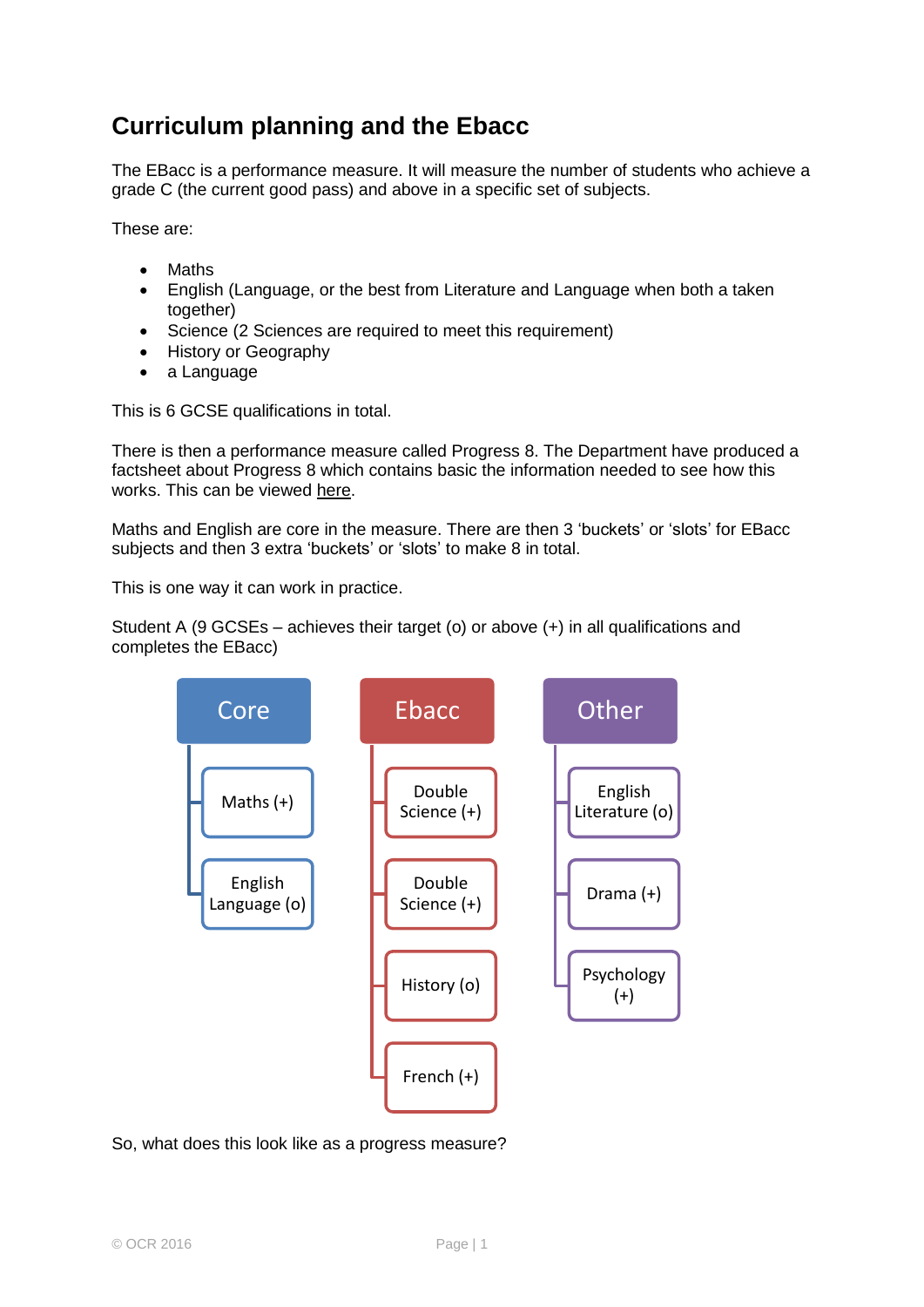

As there are 4 EBacc grades to choose from, the best three count. As History and English Literature are the same grade, the result would be the same if English Literature was counted in this diagram rather than History. This would equally work with Psychology being swapped for a second Arts subject.

Student B (9 GCSEs – achieves under their target  $(-)$ , at target  $(0)$  or above  $(+)$  and studies the EBacc subjects, but does not achieve good passes)



## What does this look like in the progress measure?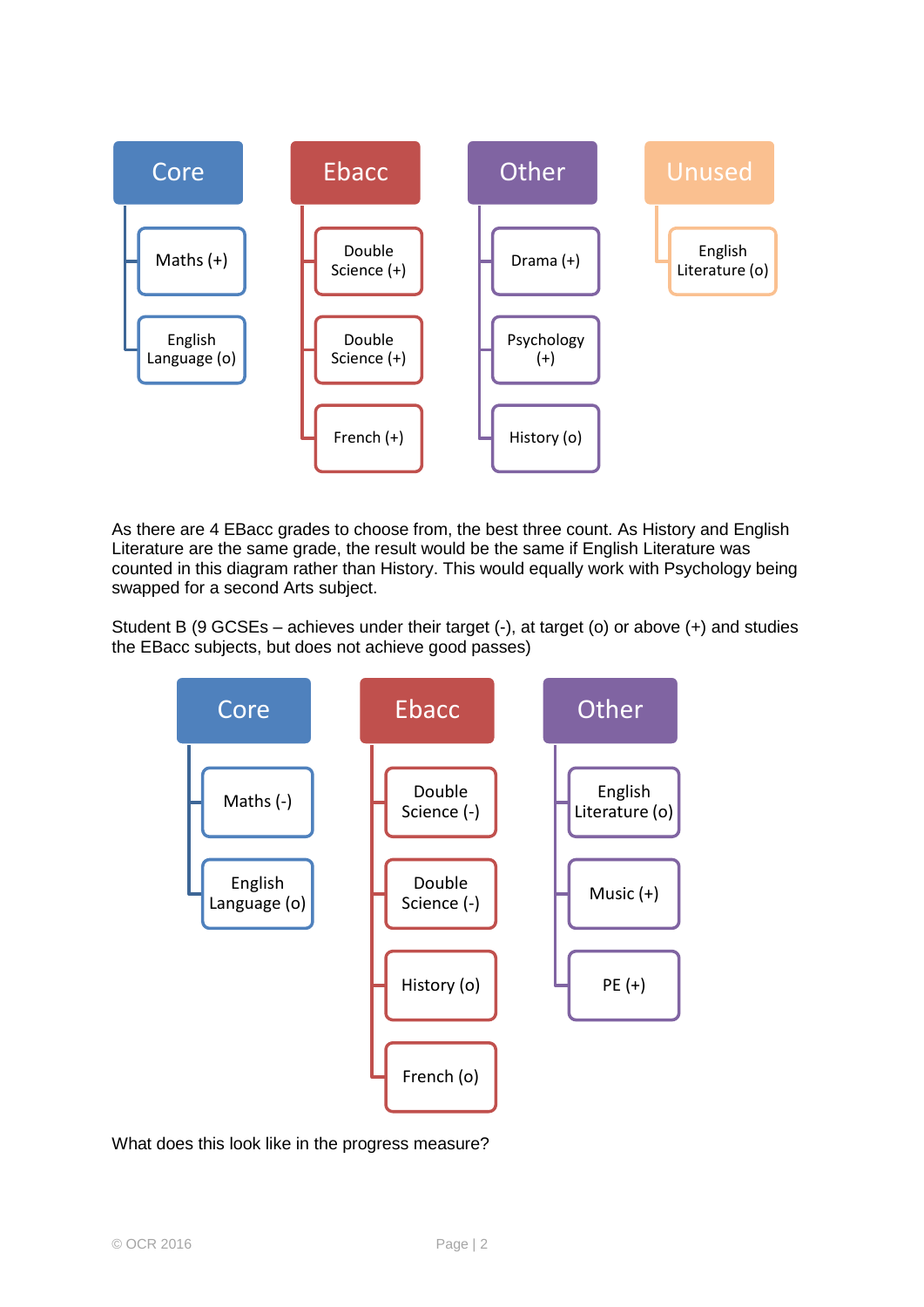

Imagine that the student's targets were C across the board. They achieved a D in Maths and Double Science in this model. The student wants to get into college and so needs a C in Maths. They come into school for additional Maths intervention and this additional work means that the student achieves a C. The curriculum can then be arranged to add another Science, Computer Science, which is eligible for the EBacc slot. Their curriculum would then look like this:

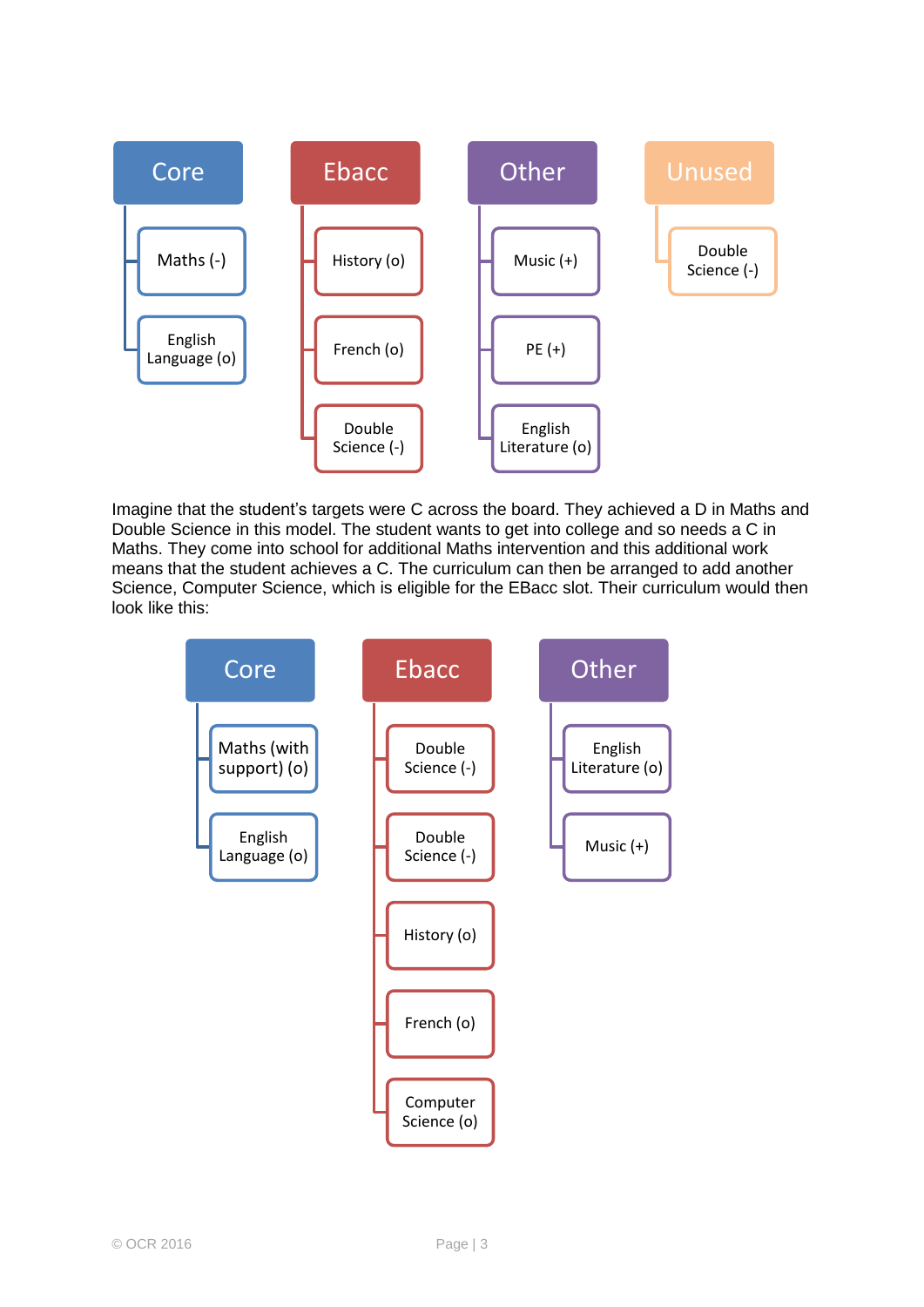If the student gains a C in Computer Science and Maths, they have then achieved the EBacc measure. In the Progress measure it looks like this:



The student in this case has had to choose between PE and Music GCSEs. If Computer Science is made a compulsory part of the curriculum for this student they would only be able to choose 1 option in the 'other' category. This is also the same for a student who chooses to study the three separate sciences.

This is fundamentally what has teachers of expressive arts worried. Designing the curriculum to ensure a student maximises their chances of meeting the EBacc measure, leaves less opportunity to choose an Arts subject. All other qualifications are placed into one option which the student can choose one qualification from.

The other thing with these models is that it uses the mode form of average, 9 GCSEs. Change this to the mean of 8 GCSEs and Music would then be removed as well.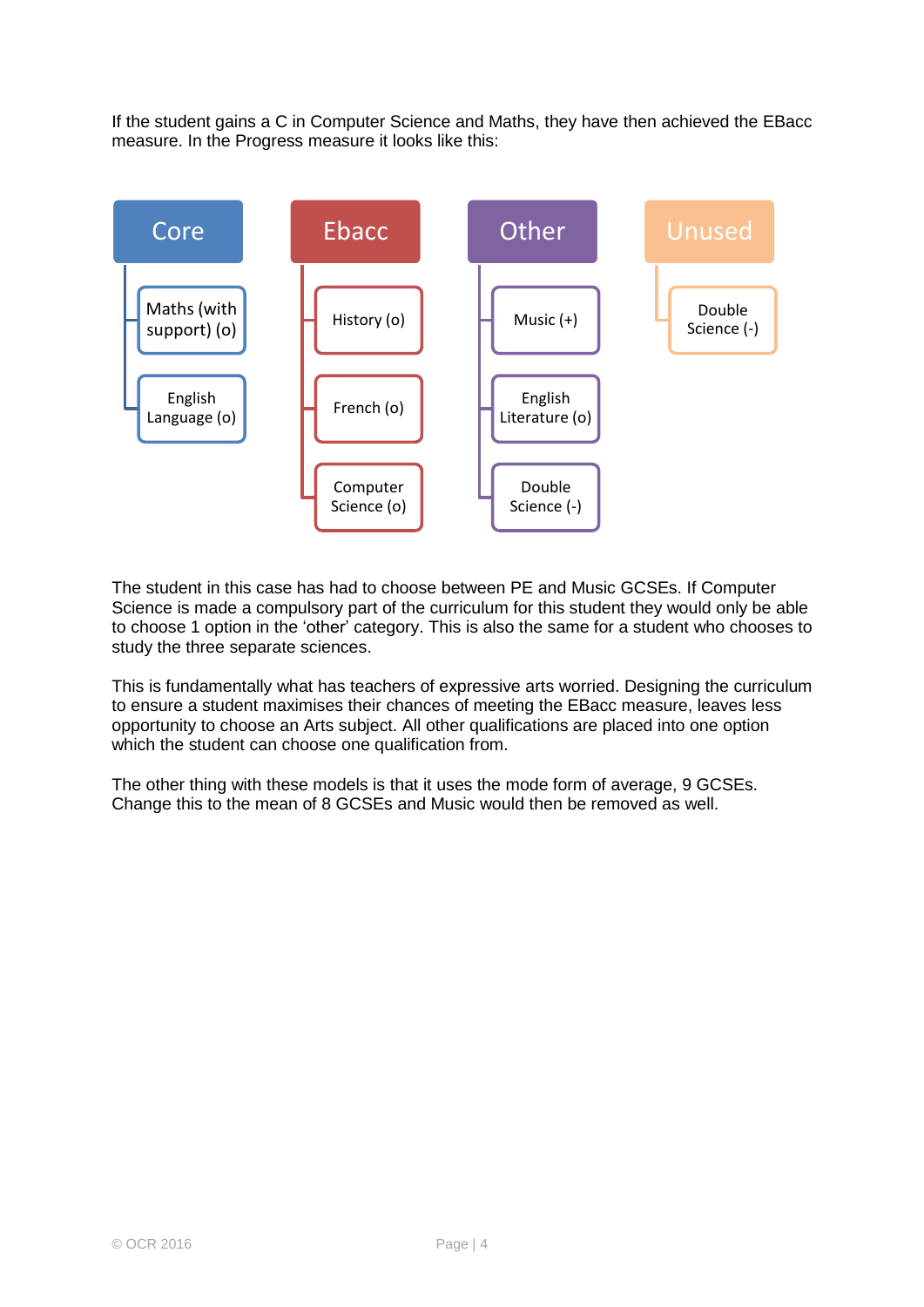

The student would have achieved the EBacc, but subjects such as Arts and PE do not feature at all in their timetable. Their progress 8 score would also be lower.

Let's say (+) equals 1, (o) equals 0 and (-) equals -1. (This is NOT how this works, but simplifies the whole process to show the outcome in a simplified way.)

This is what happens when you change this student's curriculum as modelled above.

| With Music and PE (Maths and English double weighted,<br>and Maths target achieved with additional support)                         | $0+0+0+0+0+0-1+1+1+0$ | $+1$ |
|-------------------------------------------------------------------------------------------------------------------------------------|-----------------------|------|
| With Computer Science and Music (Maths and English<br>double weighted, and Maths target achieved with<br>additional support)        | $0+0+0+0+0+0+0+1+0-1$ | -0   |
| With Computer Science, sitting 8 GCSEs (Maths and<br>English double weighted, and Maths target achieved with<br>additional support) | $0+0+0+0+0+0+0+0-1-1$ | -2   |

There are also concerns raised by teachers for students who have specific career paths in mind.

For example, Student C wants to become a fashion designer. They want to study Art & Design, Design & Technology and Business. However, they are also required to study the EBacc combination.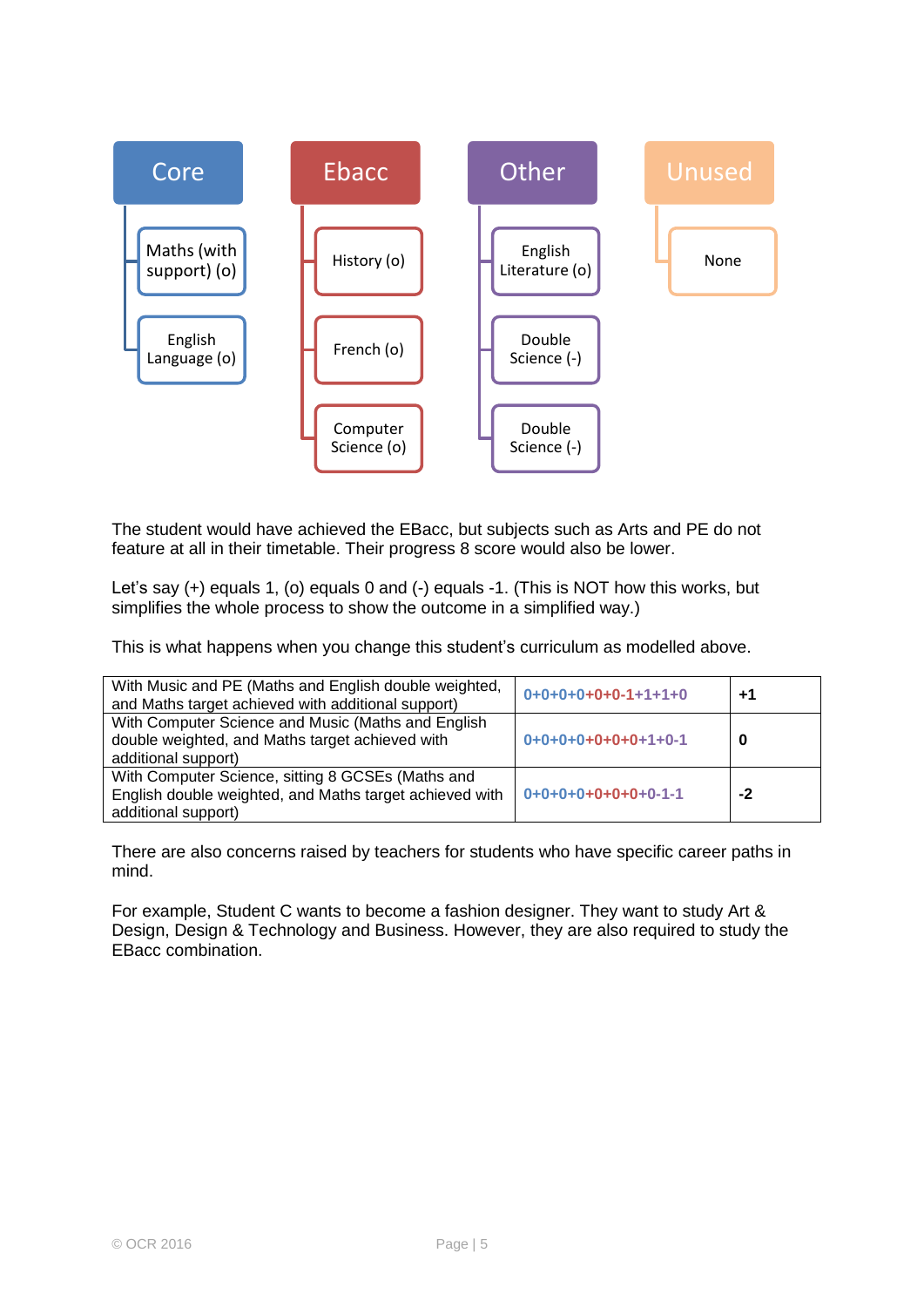

As shown here, there are not enough options available for the student to study the 3 GCSEs they wish. Removing an EBacc subject would allow this student to add Business to their curriculum. For example, changing Geography for Business.



They would have still studied enough EBacc subjects for the Progress 8 measure, to ensure there were no empty slots.